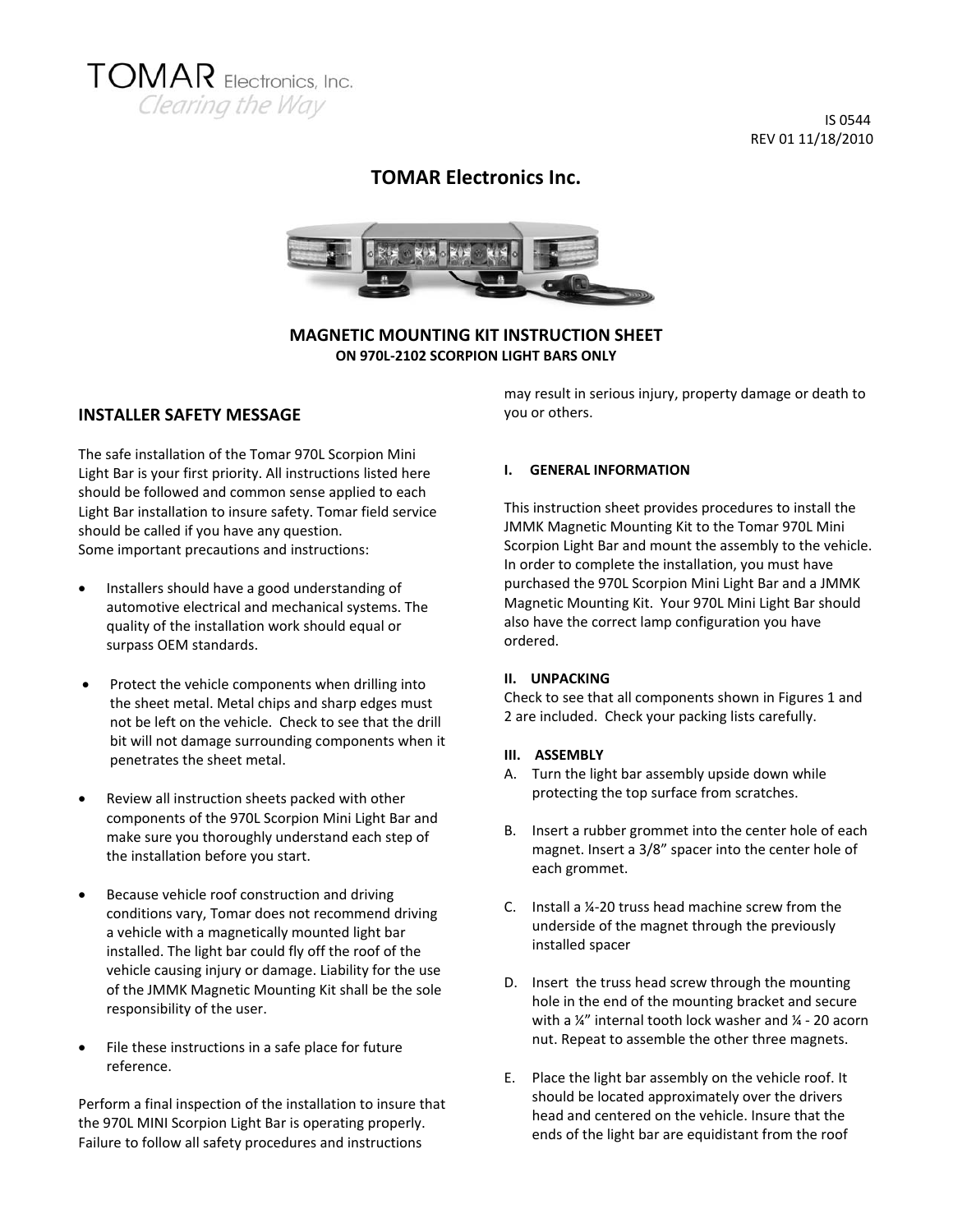

gutters and the distance from the windshield to each end of the unit is the same.

F. Inspect the entire assembly to insure that all fasteners and brackets are tight.

### **WARNING!!**

The holding power of magnetic mounting systems is dependent upon surface finish, surface flatness, and thickness of the steel mounting surface. Therefore, to maximize the holding power of the magnets:

- Mounting surface and magnets must be kept clean, dry and free of foreign particles that would prevent good surface contact.
- Ensure that the mounting surface is flat. Magnets should not be used on curved surfaces.
- Magnetic mounting systems should not be used on vehicles with vinyl tops.
- To prevent sliding of light assembly on mounting surface, quick acceleration and hard stops should be avoided.
- Magnetic mounting systems should only be used on Tomar 970L Scorpion Mini Light Bars.



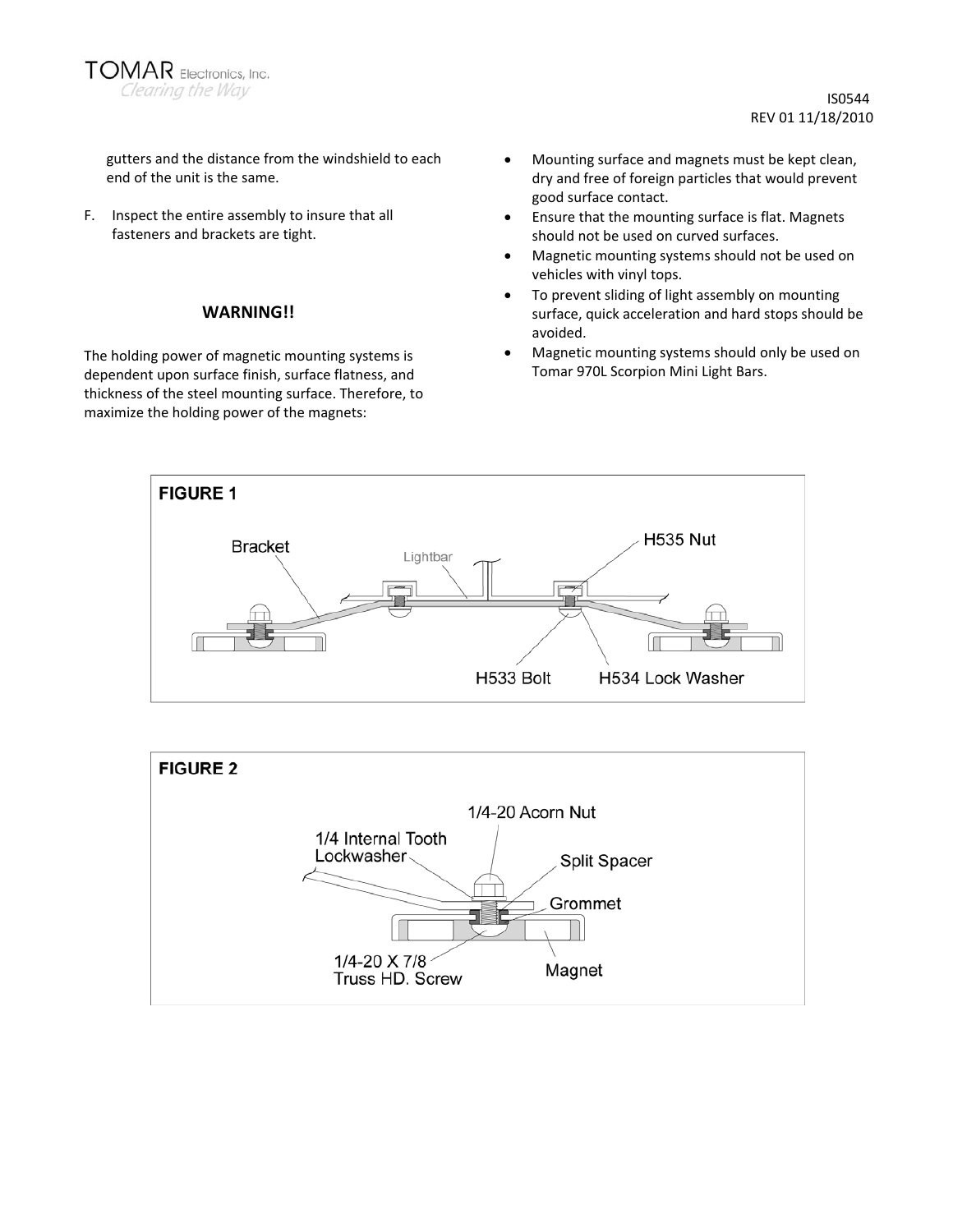# **TOMAR MODEL 970L‐2102‐0101 SWITCH CONTROL**

# **ELECTRICAL**

**Input Voltage:**

 $10 - 16$  VDC

**Current Draw** – In SINGLE FLASH 75 ALTERNATE @ 12.8VDC:

High Power Model 6 Amps

Low Current Model 3 Amps

## **SELECTING FLASH PATTERN**

### **Cycle Forward**

With the unit turned on, press the Pattern selection switch once and then release. Continue until the desired pattern is reached. The last pattern selected will become the default pattern.

## **Reset to Pattern #1**

With the unit turned on, press and hold the Pattern selection switch for more than three seconds. The unit will flash three times then return to Pattern #1 to indicate that it has reset. Pattern #1 will become the default pattern.



Note: If ordered with a straight cord (no cigar plug) tapping the white wire to +12 will have the same effect as pressing the pattern selection switch.